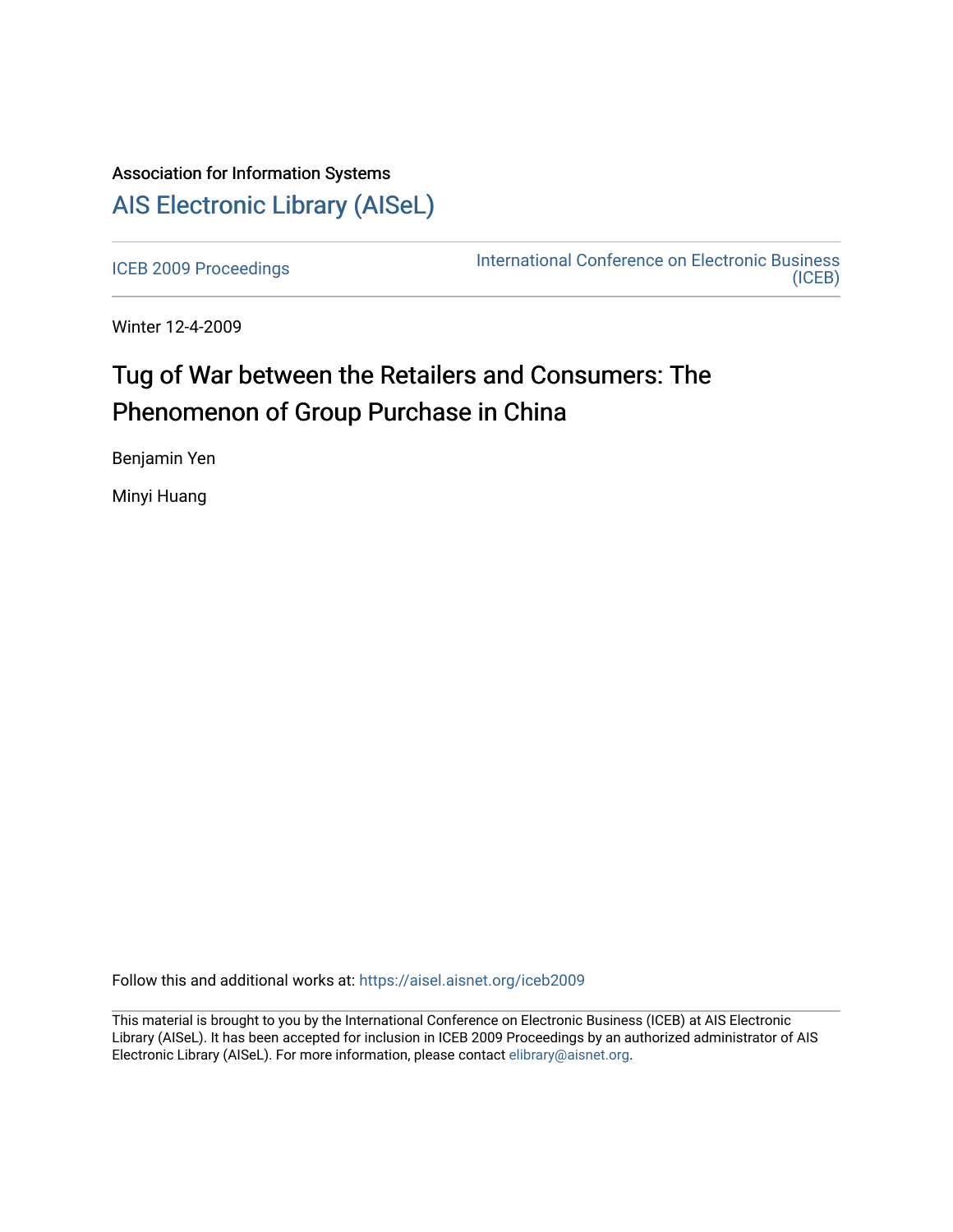# **TUG OF WAR BETWEEN THE RETAILERS AND CONSUMERS: THE PHENOMENON OF GROUP PURCHASE IN CHINA**

Benjamin Yen<sup>1</sup>, and Minyi Huang<sup>2</sup> <sup>1</sup>School of Business, The University of Hong Kong, Hong Kong <sup>2</sup> Asia Case Research Centre, The University of Hong Kong, Hong Kong <sup>1</sup>benyen@business.hku.hk; <sup>2</sup>minyihuang@acrc.org.hk

#### **Abstract**

Retailing shops are the contact points between customers and supply chain. On one hand, the retailers need to satisfy the customers by providing the right and enough products to ensure the service level; on the other hand, the retailers also need to minimize the costs while satisfying the customers. This paper uses a case study of GOME is to illustrate *Tuangou*, a relatively new phenonmenon that has spread rapidly in China, and to show how the company responded to the group purchasing shoppers. The case presents a tug of war happening between the retailers and consumers. The implications of *Tuangou* to the stakeholders in group purchase are also discussed.

**Keywords:** Electronic Commerce, Group Purchase, Supply Chain, Consumer Behavior

#### **Introduction**

One main task for retailers is to satisfy the customers by fulfilling their needs. In other words, the retailers need to maintain the service level that customers expected. At the same time, the retailers also need to try all the efforts to minimize the cost (or maximize the profits). How to keep a good balance the cost minimization and service maximization becomes the most critical and challenging work for the retailers. From the customers' point of view their decisions are on location, time, type, variety, quantity, price, and among others. The retailers need to take into account these issues for retailing, shelf, and inventory management. The retailers may do regular basis or event driven promotion on certain products to attract the customers by decreasing product price. The retailers may increase the customers' satisfaction by offering wide variety or high inventory. The retailer may also give customer more flexibility on ordering, shipment, or pickup. There are always pros and cons for each option that retailers try to implement.

The concerns for major stakeholders can be discussed from the following three aspects: customers' choice toward retailers and product, interaction between customers and retailers, and relationships between the retailers and its upstream partners in the supply chain.

- *Customers' choice toward retailers and product*. The customers could purchase certain product at the specific shop. The customer may also purchase through other channels and means to order or to pick up, e.g. ordering on Internet shop, post mail for catalog shopping, telephone ordering for TV advertisement. The main concerns focus on ordering online and purchasing at shop.
- *Interaction between customers and retailers*. Since the retailers need to keep a good balance between the cost control and service requirement, normally they would be very vigilant on demand variability which is critical in inventory cost. Normally promotion will result in higher demand in a short period as a spike that reflects the higher demand variability. On the contrary, Wal-Mart adopts "everyday low price" strategy to have a better control in order to stabilize the demand.
- *Relationships between the retailers and its upstream partners in the supply chain*. The retailers need to work closely with upstream partners (e.g. distributors and manufacturers) to ensure timely and satisfactory supply. The demand variability is transferred, propagated, and amplified to the upstream partners and consequently it forms the bullwhip effect. The upstream partners can alleviate the bullwhip by information sharing or strategic partnerships (e.g. vendor management inventory, VMI).

The Chinese term *Tuangou* could be translated as "team buying" or "group purchase". It referred to a consumer buying practice in China that unknown consumers joined together via the Internet and leveraged their collective bargaining power with retailers to get discounts that individuals could not. Typically, the group would gather at an agreed time and location, and would show up unannounced at a retail store. The practice had its original in on-line chat rooms but had spawned numerous websites, such as 51tuangou.com, SHtuangou.com, or 020tgw.com, specializing in organizing *Tuangou* sessions. This form of new buying behavior had quickly spread

*The 9th International Conference on Electronic Business, Macau, November 30 - December 4, 2009*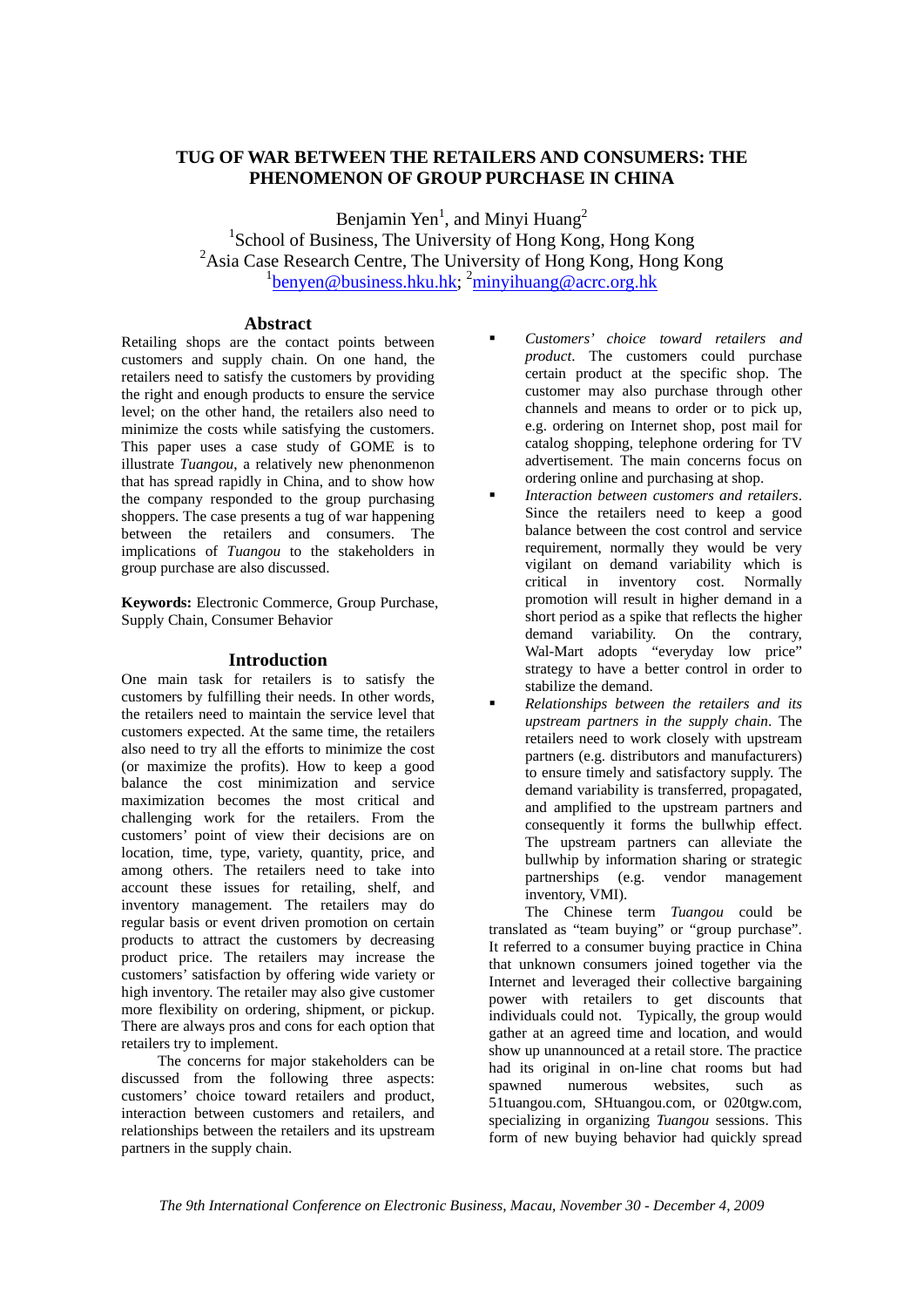throughout China. Consumers were organizing themselves via various *Tuangou* websites to go *Tuangou* for all sorts of goods and services, ranging from home appliances to automobiles, and from wedding packages to building/renovation materials for new homes.

 Some suggested that *Tuangou* was a natural extension of the bargaining culture of China, where shoppers typically treated sticker prices as the starting point for negotiations [1]. This, perhaps, explained in part why regular on-line shopping had not taken off in China, which had more than 110 million Internet users. Many on-line shoppers in China still preferred cash-on-delivery or checks to on-line payment systems or payment by credit cards. According to Ouyang Jixing, deputy director of www.020tgw.com, "On-line shopping has been around for a few years, and Chinese people realize that it's quick and easy, but there's a crisis of trust and honesty. How do you know whether to trust the seller?" Chinese web surfers were also very skeptical about the goods that they would get from on-line shopping. *Tuangou* offered consumers an alternate means to leverage the Internet and killed two birds in one stone – it allowed consumers to get better prices by combining their bargaining power, and, as opposed to on-line shopping, it provided consumers a form of protection against getting faulty items or knock-offs.

By 2005, *Tuangou* was a way of life of the Chinese web surfers. Regular trips to retailers selling all sorts of products and services were organized through these websites. One such example was a group of Nanjing citizens, who organized regular shopping trips to the IKEA in Shanghai via the Nanjing 51tuangou.com [2]. To get on the trip, one could simply sign up on-line and pay a small fee for the transportation by coach. Apparently, these *Tuangou* sessions had lived up to their reputation. One participant in Shanghai saved RMB500 on a Plasma TV over the GOME price on a *Tuangou* trip with Shtuangou.com [3]. Others bought a Kodak digital camera (and an SD card) with a street price of RMB6,500 for less RMB4,000 with other freebies as more memory cards and camera pouches [4]. By end of 2005, the largest Tuangou website, 51tuangou.com, had hundreds of thousands of members. Regional websites, such as SHtuangou.com or 020tgw.com, were also catching up quickly with tens of thousands of members and growing. And by one estimate, the volume of transactions completed during *Tuangou* sessions nationwide was in the millions per day [5].

Group purchase was not unique to China [6]. For decades in western countries, neighbors organized themselves into groups to get discounts

for all sorts of goods. One person would be responsible for negotiating the volume discount, grouping and passing on the order, organizing the deliveries, and performing the treasury function. During the early part of the second half of 1990s, group shopping was one of the hot opportunities sought after by dot.coms. Websites were set up to group consumers together that were interested in buying a certain item, and to negotiate volume discounts on the consumers' behalf with manufacturers and wholesalers. Effectively, these companies were acting as an intermediary This was what set them apart from the Chinese *Tuangou*. These companies, as "online brokers", asked people to sign up online stating an interest to buy a certain product if it hit a certain discounted price; the more people signed up, the more the price would drop, so at the end everyone was guaranteed to get the product for the price they had signed up for, or for less. As an intermediary, these companies took payments from the consumers, got the goods delivered to the consumers, and earned a commission in the process. Whilst *Tuangou* in China was organized through websites and that consumers agreed the gathering location, time and date, no intermediary was involved in the negotiation and in the transaction. Consumers were physically present at the retailers, bargained for discounts with their volume presence, paid the retailers directly, and walked out with the goods they wanted.

As *Tuangou* caught on quickly and spread like wild fire in China, it became a phenomenon that retailers could not ignore. Different retailers took different stands [7]. Luxury goods retailers, such as LVMH, adopted a fixed price policy that stopped *Tuangou* at the door. Others treated *Tuangou* shoppers with trepidation as they feared the aggressiveness of such groups, and hoped the increased sales volume would make up for the lost margin. Some tried to manage it by working with *Tuangou* websites to pre-arrange *Tuangou* sessions. These retailers would not entertain "surprised" *Tuangou*, and might close their doors to regular customers so that they could focus on dealing with *Tuangou* shoppers.

GOME, founded by Wong Kwongyu, had grown from merely a 100-square-metre store in Beijing in 1987 to being the industry leader in electrical and home appliances retail in China with 259 traditional stores and four digital stores by the end of 2005. Its success stemmed from its low margin, high volume strategy, which was complemented by its quest for service quality and innovation. In 2005, GOME, alongside with many retailers in China, faced a new challenge – *Tuangou*  or group purchase. In order to amass bargaining power to demand for discounts from retailers,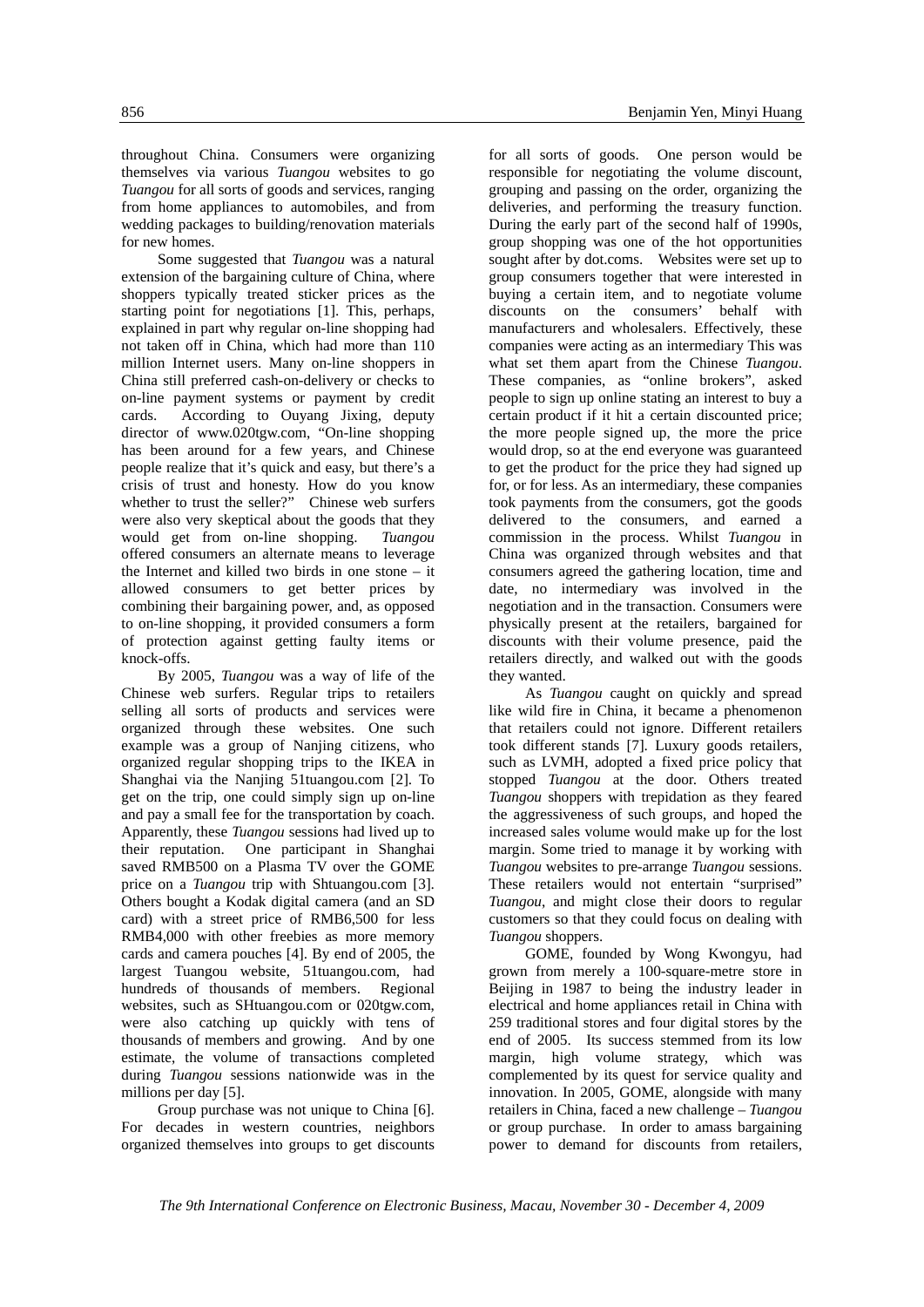consumers with similar needs in China were united by Internet chat rooms and would show up en masse at retailers at pre-agreed time and date. The crowd put relentless pressure on retailers and pressed for greater discounts. This emerging consumer behavior had spread like wild fire. From home appliances to automobiles, and from furniture to wedding packages, consumers leveraged retailers with their collective bargaining power. Retailers had reacted differently. Some yielded to the pressure and offered greater discounts, some only entertained *Tuangou* that had been pre-arranged and/or pre-registered, and others refused to give in with a fixed price policy. GOME took a proactive stand and welcomed *Tuangou* shoppers with a series of *Tuangou* events organized both locally and nationally.

## **Case Study: GOME and Group Purchase [8-10]**

GOME, an electrical appliances shop in Beijing, was started by Mr. Wong with a loan of RMB30,000 back to the beginning of 1987. The late 1980s was the time when demand for imported home electrical appliance was growing rapidly, and GOME benefited from the high demand for and high margin of imported products. In 1990, as the market and competition grew, Wong realized the need to establish a competitive edge, and he decided to adopt a low price policy. To do so, he had to by-pass the intermediaries and started to deal directly with manufacturers. Bolstered by strong market demand, GOME was able to instigate a low margin, high volume strategy. In 1996, when indigenous home appliance manufacturers, led by Sichuan Changhong Electrical, were gaining consumer acceptance, GOME shifted from purely selling import products to including products from indigenous and joint-venture brands. Since 1998, the company has been expanding into Tianjin, Shanghai and among other cities. As GOME expanded and its turnover rose, GOME was soon among the top retailers in China. July 2004, GOME reached another milestone – it successfully obtained a listing on the Hong Kong Stock Exchange by way of a backdoor listing. GOME's turnover for the nine-month period ending December 31st, 2004 reached RMB9.7 billion (~US\$1.21 billion).

GOME's mission was to serve its customers the best it could. The company was committed to providing its customers with competitive prices, wide product selection, convenient locations and professional customer service. To do that, GOME adopted a two-pronged approach. It first set out to build customer goodwill and loyalty by providing them good shopping experience. And since

competitive pricing was the pinnacle of GOME's business model, it sought to maintain its position by enhancing its purchasing power with an expanding retail network and by driving improvements internally. Building on its mission and guiding principle, GOME attempted to establish its own corporate culture on the following five pillars: (1) Be a pioneer and contribute to the society, (2) Keep promises and be credible, (3) Uphold integrity and develop people, (4) Hire for capability and hire locally, and (5) Establish a strong brand and emphasize image.

#### **GOME's Strategy**

Low price and low cost was the cornerstone of GOME's competitive strategy. Products available at GOME were typically priced 10-15 % less than those at conventional department stores. While this tactic cut into GOME's margin, it created significant attraction to consumers and generated sales volume. This worked like a continuous downward spiral – as low price brought greater sales volume, volume enabled GOME to buy at even lower prices from manufacturers, which in turn allowed GOME to sell at even lower price and generate even greater volume, which further strengthen GOME's bargaining and buying power.

Another tactic employed by GOME to secure low price and high sales volume was exclusive selling right. GOME would obtain exclusive selling right of certain products from a manufacturer in exchange for a large volume purchase to ensured competitiveness over its competitors and to help improve attractiveness to consumers. To further strengthen this tactic, GOME, armed with market information, would work with manufacturers and order customized products that provided functionality, appearance and price that better match consumer needs.

Whilst low price and low cost was success formula, GOME sought to complement it with high quality service. In November 2001, GOME rolled out a large-scale quality service campaign "GOME Service Project" with a series of new services that were firsts of their kinds in China, such as "money back guarantee", "complaint award", "Mysterious shoppers", and "shopping from afar". Leveraging GOME's extensive retail network, this service allowed customers to order and pay for a product in one GOME store and have it delivered in another GOME store in the network. In the following years, GOME continued to introduce such new services as "lowest price guarantee" and "household appliances hospital". In October 2005, it launched a nationwide "membership system". Depending on the spending pattern, patrons would be invited to join as rainbow, silver, gold or platinum card members, and enjoy a series of benefits including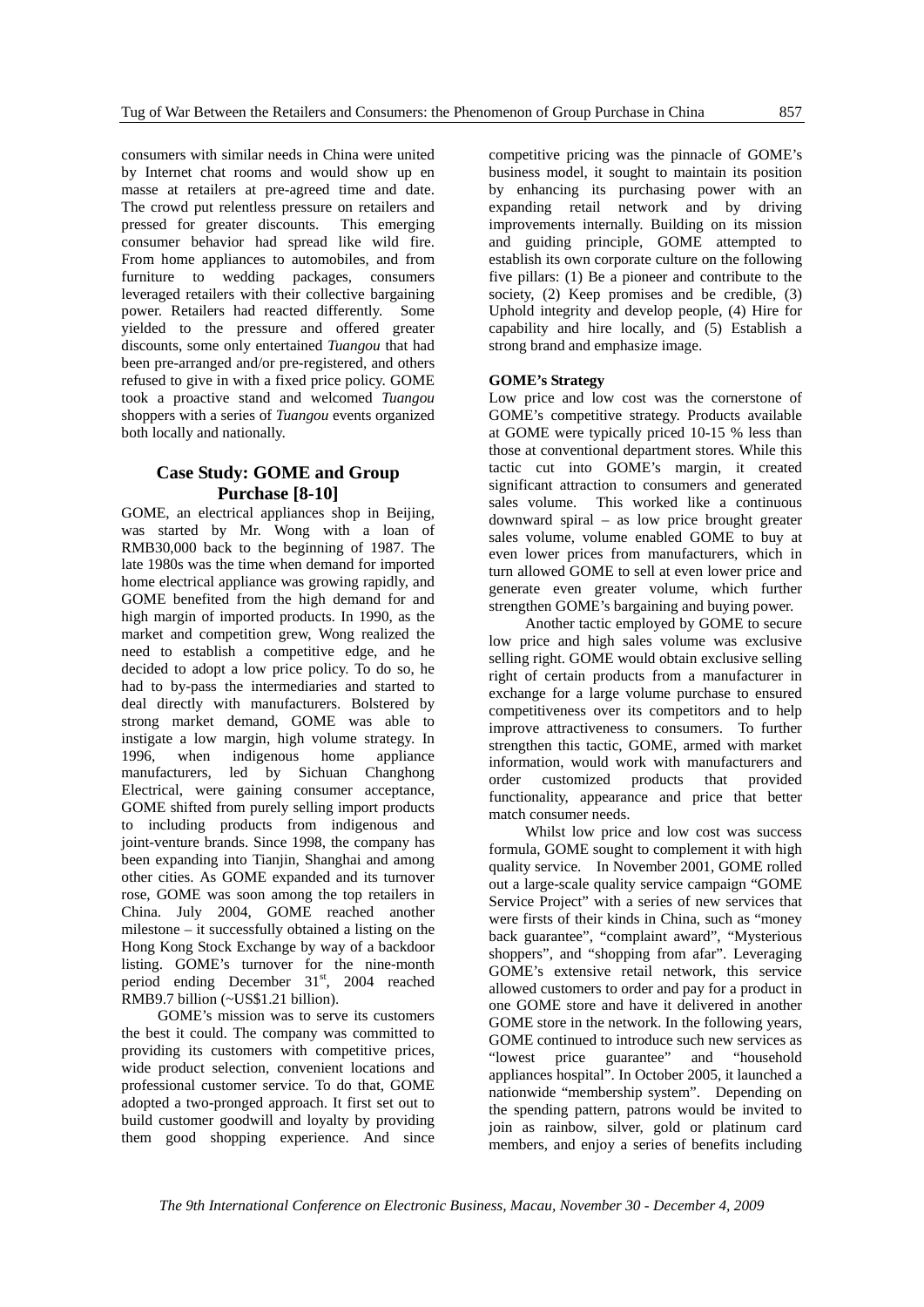enhanced interest free installment plan, bonus points, trade-in, on-site support, members-only shopping, and so on.

GOME intended to continue to expand in 2006, and planned to open about 120 to 150 traditional stores and three mega stores. With the establishment of a management centre for second tier market, special attention would also be given to strategic opportunities in second tier cities and to enhancing the quality of store operations in these cities. New service categories, products would be introduced to widen the product range and to more effectively utilize space and resources.

#### **GOME and Group Purchase**

As the largest retail chain in China, GOME could not shun away from *Tuangou* shoppers. Indeed, GOME was featured in one of the most highly quoted news article about *Tuangou* in the western world. According to the news story, some 500 shoppers gathered outside the GOME superstore in Guangzhou on a Friday afternoon. Hours later, they emerged from the store with boxes of cameras, DVD players and flat-screen televisions, all bought with 10-30% discount.

When it came to dealing with *Tuangou*, GOME chose not to be a sitting duck. In early 2006, GOME launched the "GOME *Tuangou* Day Project". To kick off this initiative, GOME designated April 2006 as the *Tuangou* month, and on a selected day in April 2006, selected GOME stores would be closed for *Tuangou* shoppers only. Shoppers could sign up on-line, by phone or in person at the GOME store, providing personal details and details of the desired products, and would receive 5-40 % discount. Furthermore, each *Tuangou* shopper would also enjoy following privileges.

- A *Tuangou* VIP card and a minimum of two per cent discount on any products (except for selected items) in the store ;
- A complimentary gift from GOME; and
- Regardless of the amount patronized, be eligible to enter into a luck draw.

As part of the *GOME Tuangou* Day Project, GOME also set aside a selected day of each month as *Tuangou* day. GOME would roll out the "*Tuangou* Banquet", which was touted to be the largest *Tuangou* event of the year. Individual GOME stores could also cooperate with local *Tuangou* websites to advertise and organize *Tuangou* trips. Furthermore, GOME would work with corporations and residential areas to arrange special VIP "close store" shopping events, providing shoppers with bargains and a great shopping experience.

While GOME had its own bold expansion

plan in 2006 and proactive tactics to deal with *Tuangou* shoppers, the number of *Tuangou* websites continued to increase and their membership continued to grow. It was still too early to tell if *Tuangou* posed more a threat or an opportunity to GOME. GOME needed to determine if it really had its head around this rapidly spreading phenomenon and whether it was compromising other customers with its proactive tactics towards *Tuangou*.

#### **Impact of Group Purchase**

In this section, the discussion will focus on the implications of *Tuangou* to consumer behavior and purchasing process, the response from GOME, and other alternative strategies the retailers may consider.

#### **The decision making process of** *Tuangou* **shopper**

To understand the *Tuangou* behaviour, we can start by looking at the type of consumer decision making it represents. A consumer decision making can vary by how complex and expensive the product is and by how involved a consumer is in the buying process. The complexity, level of spends, and consumer involvements are all ranked high [11] as follows.

- *High in Complexity*. *Tuangou* shoppers in China are buying fairly complicated products such as automobiles, electronic devices, wedding packages, etc. Unlike walk-in purchase, *Tuangou* shoppers can have enough time to know the product really well. Unless they know the products they want really well, i.e., product features, options, price, etc., and they have compared and contrasted similar products, they don't know if they are getting a good deal. Thus *Tuangou* typically involves fairly complicated products.
- *High in Level of Spend*. There is little point of going *Tuangou* for everyday items (e.g. staple and toilet papers) when they are readily available, low in spend, and the amount one can save in real terms is quite minimal. Since the efforts put in *Tuangou* are normally more than walk-in purchase and online purchase, *Tuangou* shoppers tend to buy items that they only buy once in a while (e.g. wedding packages, furniture, or goods that are of a durable nature like TVs or cameras). Such goods also tend to be high in the level of spend.
- *High in Consumer Involvement*. Unlike buying everyday items (e.g. shampoo or newspaper) which are very simple transactions, *Tuangou* shoppers are very much involved, from gathering information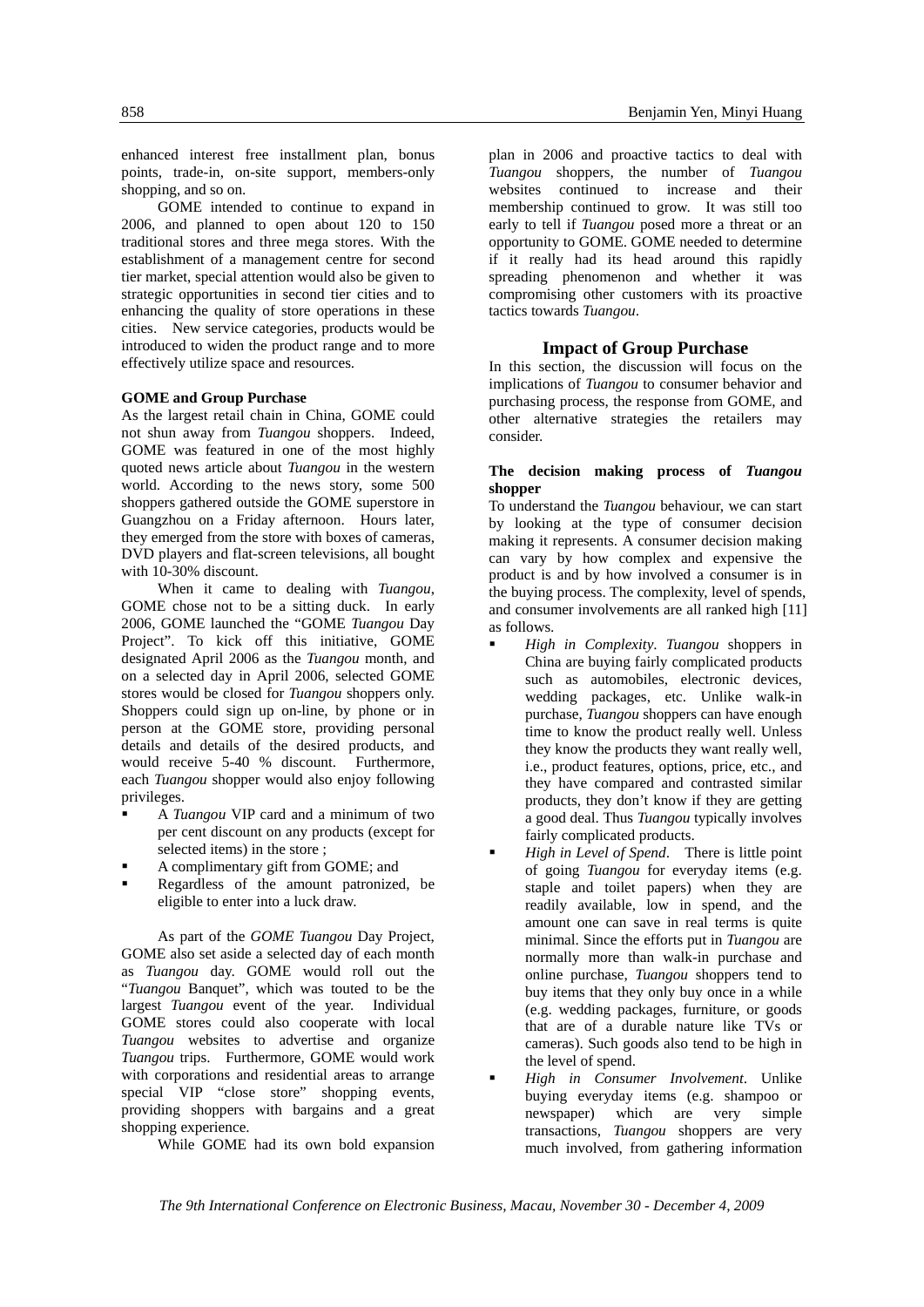to determine the products that they want to buy, selecting the retailors, signing up on a *Tuangou* session, to actually showing up and bargaining with retailers.

There are three types of consumer decision making: (1) *extensive decision making* (which requires most time and effort as the purchase involves complex or expensive items), (2) *limited decision making* (which requires moderate level of efforts in searching and comparing alternatives), and (3) *routine decision making* (which usually involve packaged goods that are simple, inexpensive and familiar and that consumers may have developed their favorite brands or products) [18]. It can be concluded that a *Tuangou* purchase is one of an *extensive decision making*. A typical consumer decision making process may consist of the following stages: (1) need recognition, (2) alternative search, (3) alternative evaluation, (4) purchase decision, and (5) post-purchase evaluation [12]. In the case of a *Tuangou* purchase and walk-in purchase, the salient features at each stage are summarized in Table 1.

### **The response from GOME to** *Tuangou* **shoppers**

GOME has basically declared war (in a positive sense) to *Tuangou* shoppers. It recognizes that *Tuangou* is an unstoppable force. So, rather than resisting it, GOME has chosen to go with it in a controlled manner with *Tuangou* sessions organized by its own stores. GOME first rolled out its plan with *Tuangou* month, which was April 2006. Then it set aside one day in each month as *Tuangou* day. It further announced the biggest *Tuangou* event of the year in November. With these and other incentives that GOME offers to *Tuangou* shoppers, GOME is trying to achieve the following.

- Since all *Tuangou* sessions at GOME are organized by GOME, GOME will know prior to any *Tuangou* session that how many people are coming when and what exactly they are looking to buy. Armed with this information, GOME can better plan its offers to the shoppers, and better stock its inventory to minimize disappointments. This is doable because *Tuangou* is an extensive decision making purchase and the consumer knows well in advance what they want.
- Since only a limited number of people are allowed in any given *Tuangou* sessions, GOME avoids an overly large crowd that can be difficult to control and limits its exposure to reduced margins.
- With its doors closed to the regular shoppers during a *Tuangou* session, GOME also avoids any potential conflicts and dissatisfaction arising from different prices

being offered to *Tuangou* shoppers and to regular shoppers.

- GOME could make use of these sessions to sell off soon-to-be-replaced models and free up its warehouses for new arrivals. This is probably a reasonable expectation as *Tuangou* shoppers are not likely to be after the cutting edge products. In other words, in terms of adopter categories, they are unlikely to be innovators or early adopters but are more likely to be the early majority or late majority [13]. This makes it possible to sell the more mainstream items or soon-to-be replaced models.
- GOME's bold expansion has affected other aspects of its financial performance.

In short, while its Cost of Goods Sold (COSG) has gone up nearly 43 %, its inventory value has more than doubled, thus lowering its inventory turnover from over 10 to about 6, and increasing its days inventory by over 70 %. GOME is now tied up with more inventory and its inventory is turning slower than before. If we look at GOME's financial leverage, *Tuangou* may help GOME ease its pressure on inventory turnover and get the extra cash that helps pay off its liabilities [14, 15]. Nonetheless, GOME also runs the following risks.

- It is unclear if GOME can really stop unannounced *Tuangou* shoppers. If they show up in a huge group and demand large discounts, they can be difficult to control.
- To what extend GOME compromises its sales to and healthier margins from regular shoppers by turning them away when *Tuangou* is in session?
- While GOME continues with its bold expansion plan, which will negatively affect GOME's margin, a concomitant welcome to *Tuangou* shoppers will put a bigger dent in GOME's financial performance.
- GOME has been building up its reputation as a quality service provider with all sorts of value-added services available to regular shoppers and GOME members. Offering further discounts to *Tuangou* shoppers may make regular shoppers and GOME members wonder if it is worthwhile to shop as regular shoppers or GOME members when huge savings can be gained up front from *Tuangou* sessions.

It is important to point out the pros and cons of other options GOME may adopt. The comparisons of several such options are summarized in Table 2.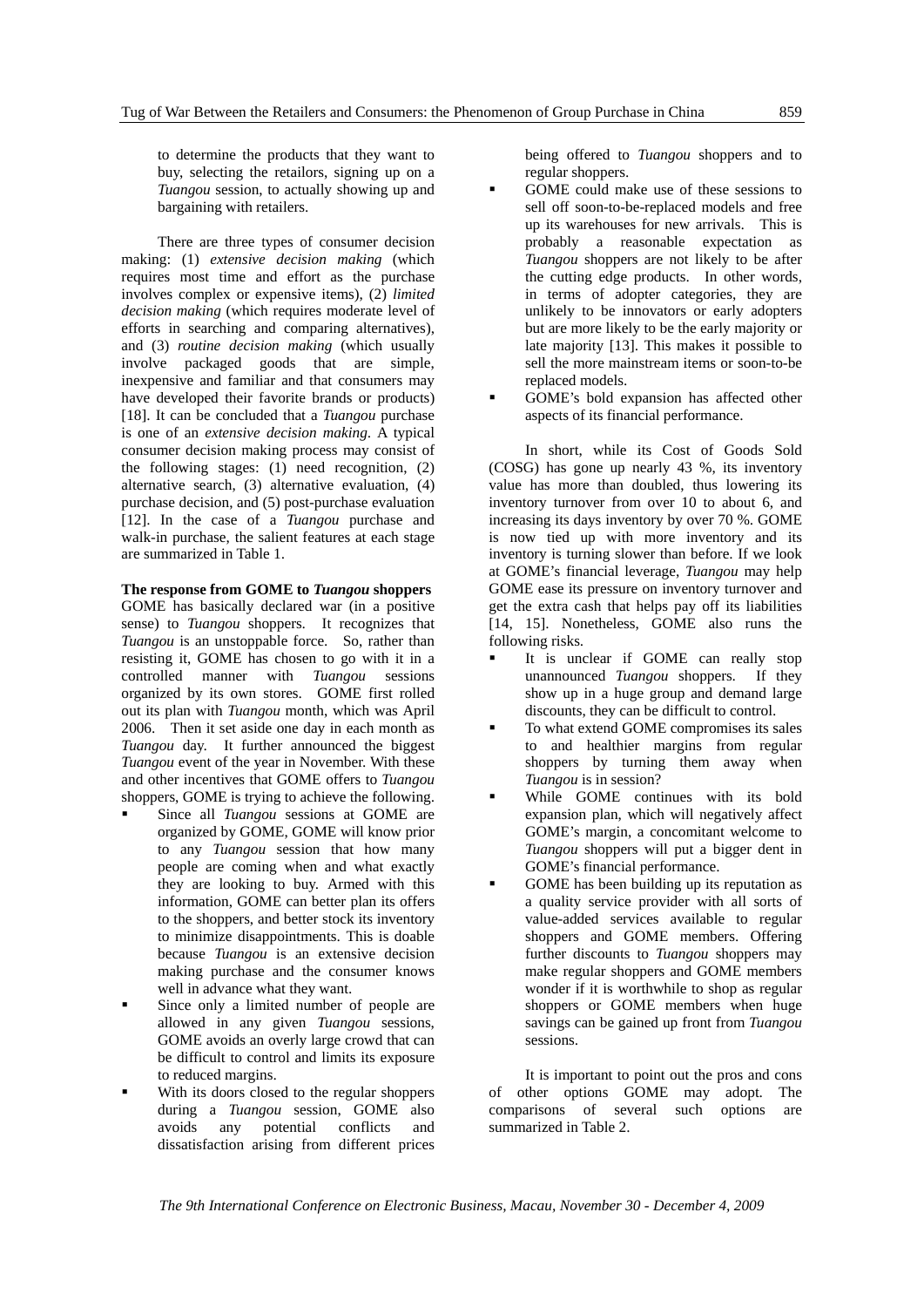#### **Discussion**

We take into account *Tuangou* or group purchasing and re-visit the discussion from three aspects: customers' choice toward retailers and product, interaction between customers and retailers, and relationships between the retailers and its upstream partners in the supply chain.

- *Customers' choice toward retailers and product*. Two extremes are selecting, purchasing, and pickup purely at brick-mortar shop or on the internet shop (e.g. Amazon). One hybrid model is order online but pick up at the shop near by. Group purchase combines ordering online and purchasing at shop together but differs from the hybrid model in several aspects. It is only product selection is via the Internet or email and reaming still is conducted in the shop. In addition, the price is flexible or negotiable (i.e. not determined). Further, it is for collective force to aggregate demand rather than individual power of purchasing.
- *Interaction between customers and retailers*. Marketing promotion is used to boost up the sales and the price is the demand variability causing the higher inventory cost. The control is on the retailers' side. However, group purchasing implies the promotion is, on the contrary, driven by customers and this will end up with even higher uncertainty in demand. The trials of *Tuangou* for certain time (i.e. day, week, or month), product, and location (i.e. shop) is to maneuver the extent to move the control back to the retailers.
- *Relationships between the retailers and its upstream partners in the supply chain*. The group purchasing indeed has a profound impact on the retailing side. The demand uncertainty is passed on to the upstream and worsens the bullwhip effect. In addition, it becomes more challenging to satisfy both types of customers (i.e. original customers and group purchasing customers). This triggers the partnerships with upstream players in order to be more flexible and responsive.

If the lens move back to GOME case, it has done a fair bit managing the impact of *Tuangou* while accepting its challenge. But besides those tactics designed specifically to deal with *Tuangou*, we also need to look at other areas that make GOME a strong competitor in its sector – home<br>electrical appliances retailing. GOME's electrical appliances retailing. GOME's competitive advantages are built on its relationship with suppliers, its logistics network, its retail network, its quality and innovative service, and its knowledge of market and consumer information.

Suppliers probably have a love-hate relationship with GOME. For one thing, it drives them nuts to reduce prices and margins. For another, it promises sales volume, which is very hard to ignore. GOME can leverage this relationship and help suppliers to increase sales volume for products targeted *Tuangou* shoppers. This can help lower the cost of goods sold of GOME to *Tuangou* sessions and maintain a healthier margin.

Looking at its logistics network and retail network, from empirical data, GOME can identify locations that are best suited to deal with *Tuangou* shoppers from both the demand standpoint and from the operations and logistics standpoint. GOME can then focus its attention on specific locations to deal with *Tuangou* shoppers the way that it has been and keep its doors in other stores open all year round to better serve regular customers and GOME members. This would also help GOME improve its profit margins.

Armed with market and consumer information and the ability to deliver quality and innovative service, GOME can continue to exploit the more profitable segments such as those high-end electronic appliances commanding a bigger profit margin. When we analyze the consumer decision-making process for *Tuangou* and non-*Tuangou* customers, we realize that they are quite different and need to be catered for differently. If we look further into the smaller segments, we find further differences and better ways to serve different segments. In particular, establishing GOME in the more profitable segments will ensure better margins and make it more resilient to both secular downturns and challenges from *Tuangou* shoppers.

#### **Conclusions**

Retailing shops are the contact points between customers and supply chain. On one hand, the retailers need to satisfy the customers by providing the right and enough product to ensure the service level; on the other hand, the retailers also need to minimize the cost (or maximize the profits) while satisfying the customers. In addition to the natural conflict on price between the retailer and the customer, usually they also have many other different agenda, such as spectrum of product variety and promotion/discount. Nevertheless, the retailers struggle to keep certain degree of control on retailing in order to keep a good balance between coat and service issues. The shops are like a battle field for tug of war between the retailers and consumers. As the emerging phenomenon of group purchase (a.k.a. *Tuangou* in Chinese), the war transforms into a quite different form.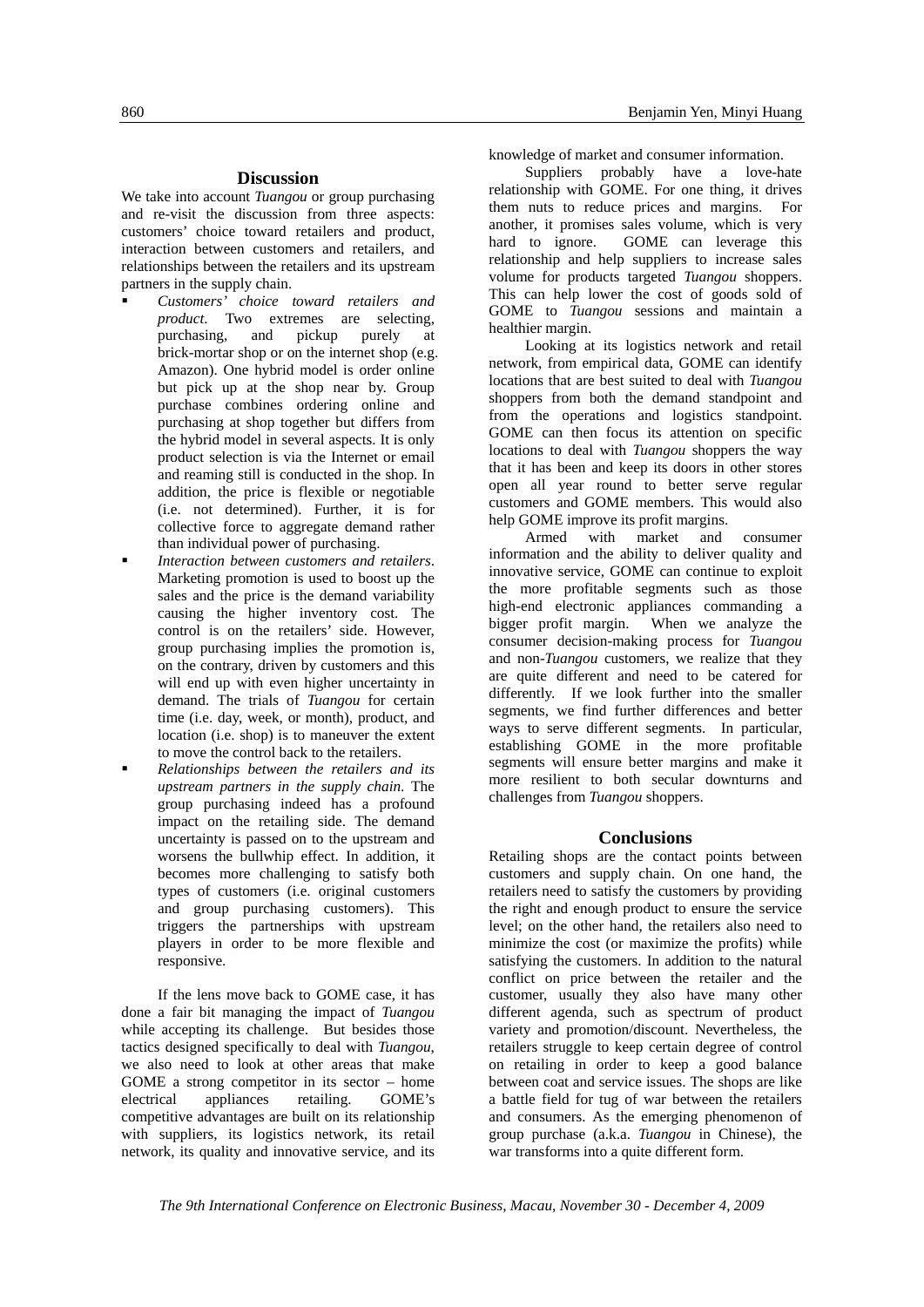*Tuangou* is a relatively new phenomenon that has spread rapidly in China. It is still a growing phenomenon and very little research has been done on it. *Tuangou* is not really a brand new phenomenon nor is it unique to China. It is found that (1) *Tuangou* is one of an extensive decision making purchase, (2) *Tuangou* shoppers have good ideas of what they want and have made up their mind about the specific products that they desire to purchase, and (3) they are likely to be among the early majority or late majority. With these understandings, a company such as GOME can determine what tactics may and may not work. In the process, the company also needs to think about its overall strategy and positioning in the market place, and makes sure it holds its right course and does not overly cater for one segment (especially one that cuts into its margin).

 The main issues for the stakeholders in this business scenario (i.e. group purchase) to consider are as follows:

- *Customers to take or not to take*. The customers need to consider the tradeoffs between time, location, price, flexibility, product selection, privilege, and among others. Though customers need to put in a lot of efforts, *tuangou* allow them to enjoy some benefits of both online and offline purchase. They can use Internet to search for information on the product and organize more people to negotiate with the retailers. Meanwhile, they can assess the retailers and the product characteristics in "a deterministic manner" in traditional offline retailing [16].
- *Retailers to do or not to do*. The retailers may benefit from higher sales for certain popular product types in a short time; however, the retailers also need to watch out the risk of losing control on the demand and enhancement of customer loyalty.
- *Product to offer or not to offer*. The question about what kinds of product is good candidates for group purchase does not seem trivial. The examples provided in this paper only serve as the starting point to explore the possible decision issues for right product to be offered by the retailers and to be accepted by the customers.
- *Upstream to follow or not to follow*. Tackling the problem of group purchase is not limited to the retailer side. All the other upstream partners in the supply chain may suffer from greater demand variability and contribute to enhance the agility, adaptiveness, and alignment for better control as well [17].

#### **References**

[1] Montlake, S. "China's newest shopping cr

aze: 'team buying'. *The Christian Science* Monitor, May  $11<sup>th</sup>$  2006 edition, (http://w ww. csmonitor.com/2006/0511/p01s01-woap. html, visited April 2, 2009)

- [2] Xu, F. "Worry-Free (Group) Shopping Str ategies in IKEA for online friends in Nan jing", November 30 2004, (http://nanjing. 51tuangou.com/article/article\_show.php?artic le\_id=287, visited Feb 2, 2007).
- [3] Flemming, S. "Online tuangou 'group pur chase' giving offline retailers a run for th eir money", *China Word of Mouth Blog*, May 17 2006. (http://www.samflemming.c om/2006/05 /online-tuangou-group-purchase -giving.html, visited April 3, 2009)
- [4] Chen , Peijin. Team Shopping: We love it when a plan comes together. *Shanghaiist*, May 15 2006. (http://www.shanghaiist.co m/archives/ 2006/05/15/team\_shopping\_w.p hp, visited April 2 2009)
- [5] 51tuangou. (http://51tuangou.com/index/, vi sited April 2, 2009).
- [6] Giussani, B. "Group Shopping, Tuangou S tyle", *LunchoverIP*, July 28, 2006. (http:// giussani.typepad.com/loip/2006/07/group\_s hopping\_.html, visited April 3, 2009)
- [7] The Economist "Shop affront", *Economist. com*, June 29, 2006, (http://www.economis t.com /printedition/PrinterFriendly.cfm?story \_id=7121669, visited April 3 2009)
- [8] GOME (http://www.gome.com.cn/aboutus /i ndex.jsp?Cid=506)
- [9] Zhou, Dongsheng. *GOME Home Applianc e Co., Ltd*, Ivey Publishing, 905M65, The University of West Ontario*.*
- [10] Yen, B.P-.C. and Andrew Lee. GOME El ectrical Appliances Holding Limited: The "Tuangou" Challenge. Asia Case Research Center, 06/313C, 2006. The University o f Hong Kong.
- [11] Kolter, P., and Gary Armstrong. *Principles of Marketing*, 6<sup>th</sup> Edition, Prentice Hall: New Jersey, 1994.
- [12] Peter, J. Paul, and James H. Donnelly. *A Preface to Marketing Management*, 9<sup>th</sup> Ed ition, McGraw-Hill: New York, 2003.
- [13] Rogers, Everrett M. *Diffusion of Innovatio ns*, 4<sup>th</sup> Edition, The Free Press: New Yor k, 1995.
- [14] GOME Electrical Appliances Holding Lim ited 2004 Annual Report.
- [15] GOME Electrical Appliances Holding Lim ited 2005 Annual Report.
- [16] Gefen, D., Karahanna, E., and Detmar W. Straub. Trust and TAM in online shoppi ng: An integrated model, *MIS Quarterly*, 2003, 27(1), 51-90.

*The 9th International Conference on Electronic Business, Macau, November 30 - December 4, 2009*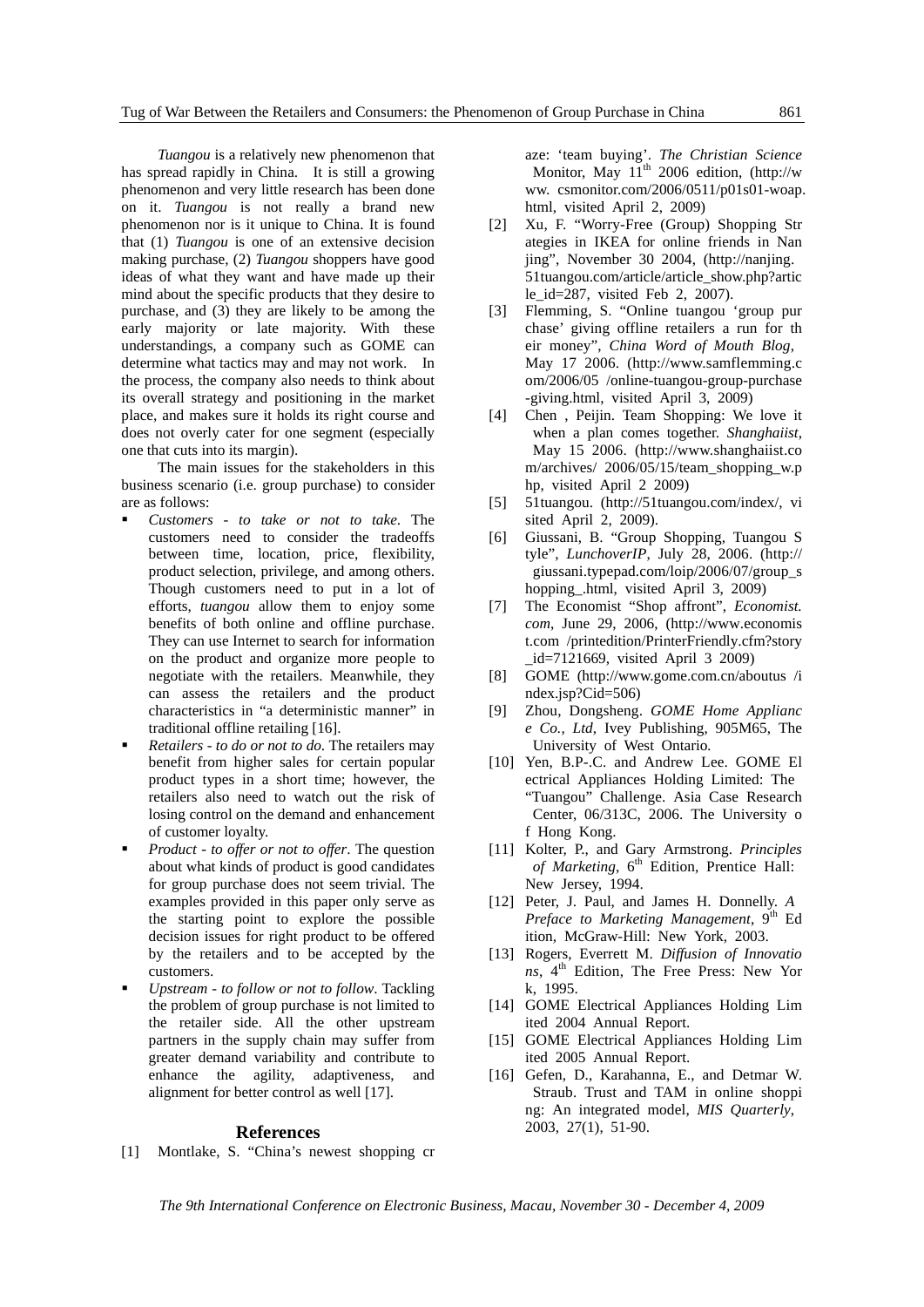[17] Lee, Hau. "The Triple-A Supply China", *Harvard Business Review*, R0410F, Octobe r 01, 2004.

# **Table 1. The summary of the salient features for** *Tuangou* **purchase and walk-in purchase**

| <b>Stages</b>    | Salient features (when, where,     | Salient features (when, where, how, etc.) of       |
|------------------|------------------------------------|----------------------------------------------------|
|                  | how, etc.) of Tuangou purchase     | walk-in purchase                                   |
| 1. Need          | Well in advance of the purchase,   | Probably well in advance of the purchase,          |
| recognition      | not likely to satisfy an immediate | could be due to an immediate need, e.g., broke     |
|                  | need                               | down of an air-conditioner in the middle of        |
|                  |                                    | summer                                             |
| 2. Alternative   | Well in advance of the purchase,   | Probably done during the store visit, though       |
| search           | using various channels (on-line,   | research in advance using various channels as      |
|                  | store visits, asking friends,      | described in a <i>Tuangou</i> may be done as well; |
|                  | asking store sales, etc.)          | more likely to be influenced by what's             |
|                  |                                    | available in the store                             |
| 3. Alternative   | Well in advance of the purchase,   | Probably done during the store visit, though       |
| evaluation       | using various channels (on-line,   | research in advance using various channels as      |
|                  | store visits, asking friends,      | described in a <i>Tuangou</i> may be done as well; |
|                  | asking store sales, etc.)          | more likely to be influenced by the sales person   |
| 4. Purchase      | Pretty much made when signing      | Probably made during the store visit, may be       |
| decision         | up on a <i>Tuangou</i> session     | decided in advance                                 |
| 5. Post-purchase | Less likely to have cognitive      | More likely to have cognitive dissonance as        |
| evaluation       | dissonance                         | product research and comparisons done are          |
|                  |                                    | probably less rigorous                             |

# **Table 2. The comparison of possible options for GOME**

|                               | <b>Pros</b>                           | Cons                                       |
|-------------------------------|---------------------------------------|--------------------------------------------|
| Do not entertain Tuangou      | A consistent policy will stop         | As GOME is positioning itself as           |
| at all.                       | Tuangou at the door and will help     | the low-cost/price seller providing        |
| GOME can adopt the same       | protect the margin of the business.   | quality service, turning Tuangou           |
| policy as LVMH.               | Arguably, regular special sale on     | away can be bad to the company             |
|                               | soon-to-be outdated items can be      | image that GOME has worked so              |
|                               | an effective means to get rid of      | hard to build. It can also shut the        |
|                               | them.                                 | door to a great way to sell                |
|                               |                                       | soon-to-be outdated items fast.            |
| <b>Embrace Tuangou with</b>   | It shows that GOME doesn't fear       | This can be very disruptive to             |
| your open arms.               | Tuangou and is confident in its       | normal sales operations, and can           |
| GOME can go the other         | ability to make money with low        | cause dissatisfaction with regular         |
| extreme and welcome           | margins. It is consistent with the    | customers (as they may feel                |
| Tuangou any time              | price-leader image that GOME          | discriminated). Anyone can walk            |
|                               | has built.                            | into a GOME store and claim to be          |
|                               |                                       | there for <i>Tuangou</i> on any given day. |
|                               |                                       | Impact on margin can be                    |
|                               |                                       | significant.                               |
| <b>Open GOME outlets and</b>  | This is perhaps a good alternative    | This creates a new set of questions        |
| use them to get rid of        | to dealing with Tuangou shoppers      | that GOME needs to address.                |
| outdated items                | in regular stores. This               | How many such outlets should it            |
| GOME can choose low cost      | completely segregates Tuangou         | open and where should they be              |
| locations to do that and sell | shoppers from regular shoppers        | located? How do these outlets fit          |
| mainly outdated or            | and they have very different          | into the overall                           |
| soon-to-be outdated goods,    | requirements and would need to        | logistic/supplier-relationship that        |
| and may entertain special     | be served differently.<br><b>GOME</b> | GOME has established? While                |
| requests (pre-agreed by       | can entertain Tuangou any time at     | these questions may not be "cons"          |

*The 9th International Conference on Electronic Business, Macau, November 30 - December 4, 2009*